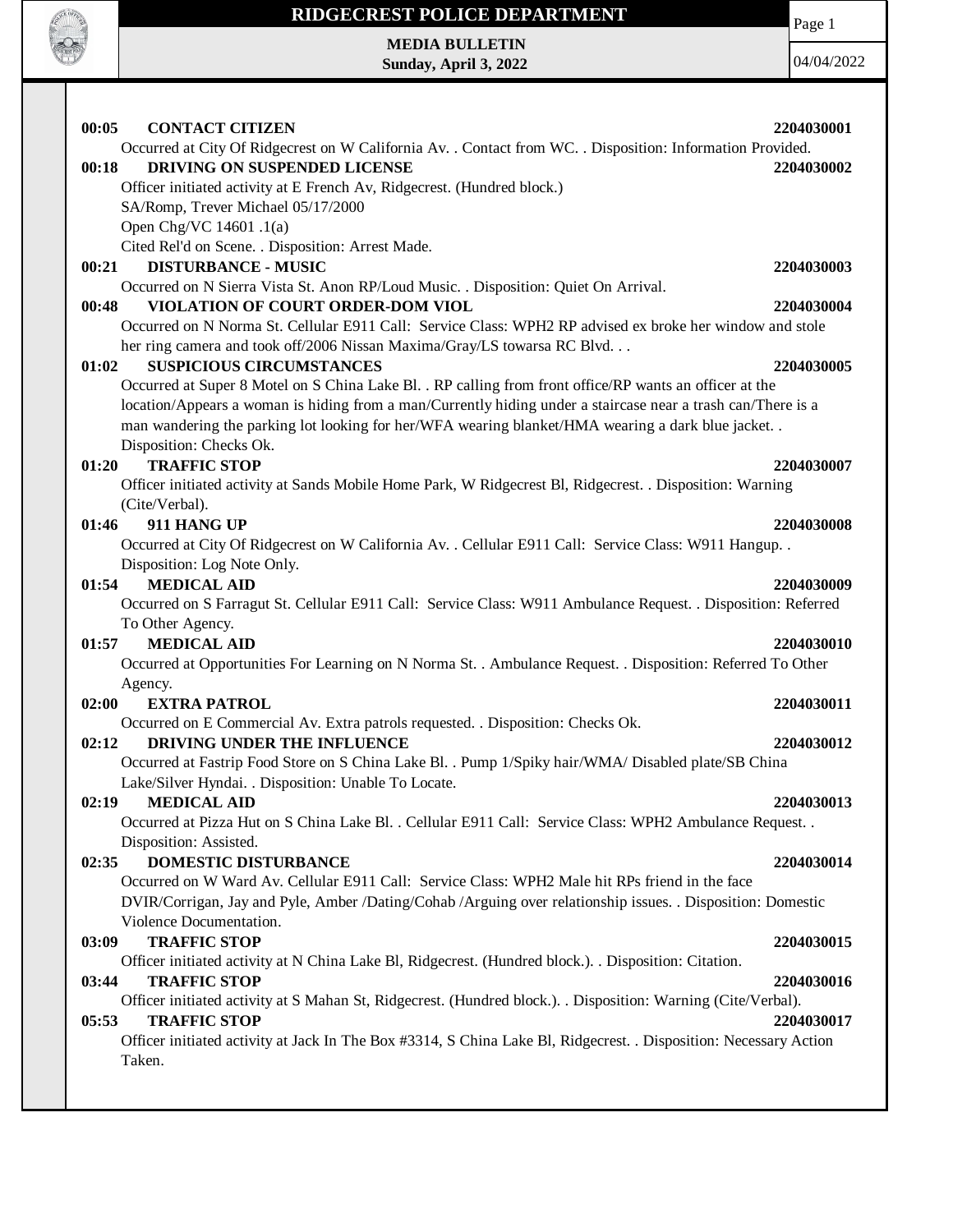

Page 2

**10:37 ASSIST OTHER DEPARTMENT 2204030035**

Occurred on W Coral Av. . Disposition: Cancelled by RP.

#### **11:05 ASSIST OTHER DEPARTMENT 2204030036**

Occurred on W Coral Av. Rp requesting AOD as the subj is not making sense and wants a welck on subj. . Disposition: Negative Contact.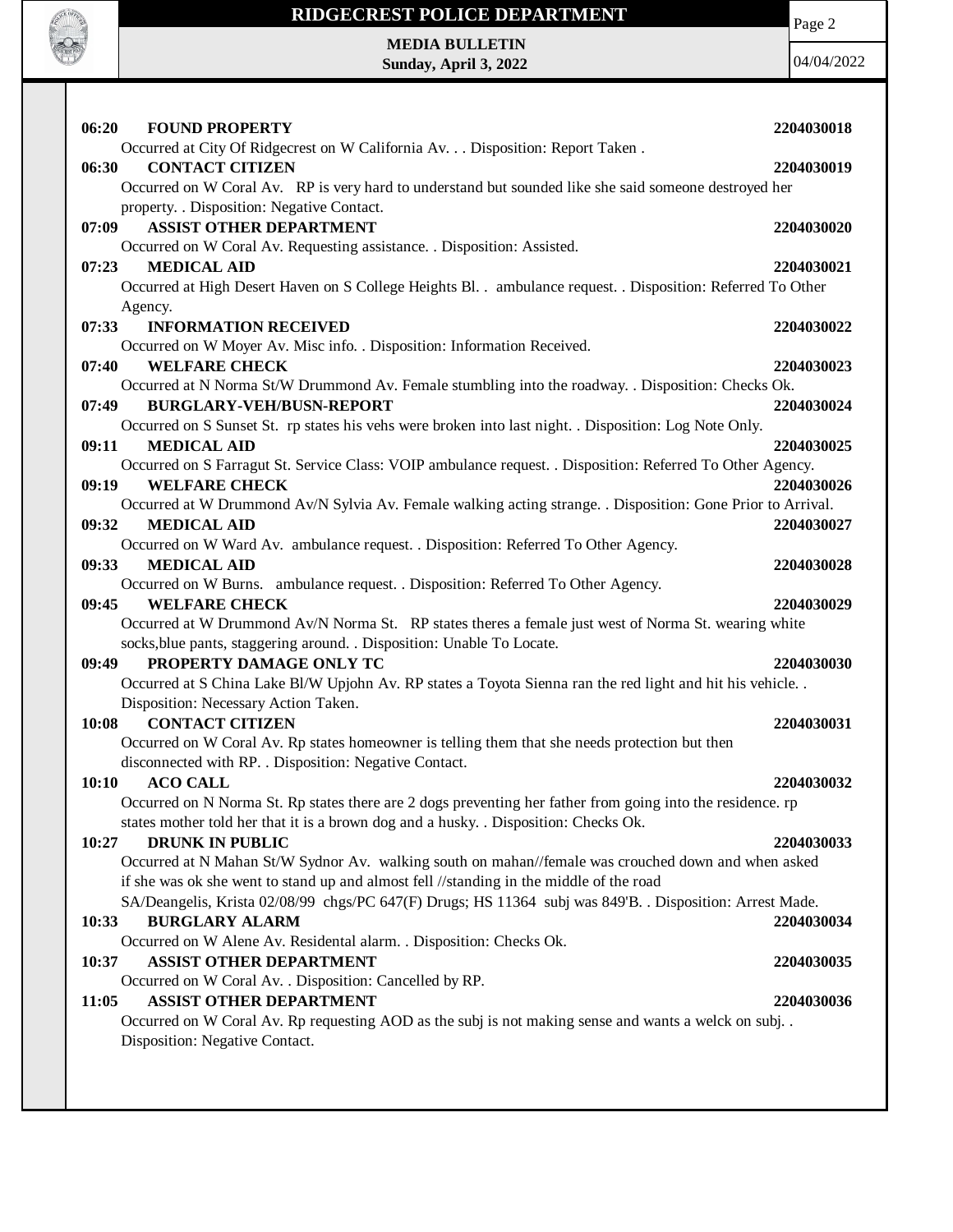

Page 3

**MEDIA BULLETIN Sunday, April 3, 2022**

04/04/2022

| 11:09<br><b>CONTACT CITIZEN</b><br>Occurred at City Of Ridgecrest on W California Av. . CALL RP//rp states subj that has her dog is refusing to | 2204030037 |
|-------------------------------------------------------------------------------------------------------------------------------------------------|------------|
| return her dog. . Disposition: Cancelled by RP.                                                                                                 |            |
| PRISONER TRANSPORT<br>11:12                                                                                                                     | 2204030038 |
| Occurred at City Of Ridgecrest on W California Av. . 22-1059. . Disposition: Necessary Action Taken.                                            |            |
| <b>MEDICAL AID</b><br>11:22                                                                                                                     | 2204030039 |
| Occurred at W Ridgecrest Bl/N Norma St. ambulance request. . Disposition: Referred To Other Agency.                                             |            |
| <b>MEDICAL AID</b><br>11:23                                                                                                                     | 2204030040 |
| Occurred on N Cisco St. ambulance request. . Disposition: Referred To Other Agency.<br><b>CONTACT CITIZEN</b><br>13:02                          | 2204030041 |
| Occurred at City Of Ridgecrest on W California Av. . CALL RP//rp requesting to speak to an officer regarding a                                  |            |
| cashier's check that she received. . Disposition: Information Provided.                                                                         |            |
| 13:07<br><b>THEFT</b>                                                                                                                           | 2204030042 |
| Occurred at City Of Ridgecrest on W California Av. . RP IN LOBBY//rp states that her backpack was stolen that                                   |            |
| had all of her personal belongings in it. . Disposition: Information Provided.                                                                  |            |
| 13:16<br><b>MEDICAL AID</b>                                                                                                                     | 2204030043 |
| Occurred at American Legion Post 648 on W Inyokern Rd. . ambulance request. . Disposition: Referred To<br>Other Agency.                         |            |
| <b>EXTRA PATROL</b><br>14:00                                                                                                                    | 2204030044 |
| Occurred on E Commercial Av. Extra patrols requested. . Disposition: Checks Ok.                                                                 |            |
| <b>ACO CALL</b><br>14:04                                                                                                                        | 2204030045 |
| Occurred on E Commercial Av. Dog in the back yard//cannot keep dog as she has 2 others. . Disposition:                                          |            |
| Necessary Action Taken.                                                                                                                         |            |
| <b>CONTACT CITIZEN</b><br>15:04                                                                                                                 | 2204030046 |
| Occurred on W Bennett Av. CALL RP//rp would like information on how to get her ex husband out of her                                            |            |
| residence so that she can start cleaning it up. . Disposition: Negative Contact.<br><b>DISTURBANCE - MUSIC</b><br>15:12                         | 2204030047 |
| Occurred on W Bennett Av. Loud music in backyard. . Disposition: Quiet On Arrival.                                                              |            |
| <b>SUSPICIOUS CIRCUMSTANCES</b><br>15:17                                                                                                        | 2204030048 |
| Occurred at Subway - South on S China Lake Bl. . Rp states white car parked in the parking lot with a male subj                                 |            |
| taking tires off of it. . Disposition: Unable To Locate.                                                                                        |            |
| 15:38<br><b>TRAFFIC STOP</b>                                                                                                                    | 2204030049 |
| Officer initiated activity at W Felspar Av, Ridgecrest. (Hundred block.). . Disposition: Warning (Cite/Verbal).                                 |            |
| <b>MEDICAL AID</b><br>15:42                                                                                                                     | 2204030050 |
| Occurred on N Rawhide Ln. Service Class: RESD ambulance request. . Disposition: Referred To Other Agency.<br><b>CONTACT CITIZEN</b>             | 2204030051 |
| 15:43<br>Occurred at United Methodist Church Of Ridge on N Norma St. . CALL RP//rp states they have asked waste                                 |            |
| management for locks for the dumpster because people are throwing trash in their dumpsters. . Disposition:                                      |            |
| Information Provided.                                                                                                                           |            |
| <b>CONTACT CITIZEN</b><br>15:46                                                                                                                 | 2204030052 |
| Occurred at City Of Ridgecrest on W California Av. . Rp in lobby to speak to P11. . Disposition: Information                                    |            |
| Received.                                                                                                                                       |            |
| <b>Mental Health Evaluation</b><br>16:05                                                                                                        | 2204030053 |
| Officer initiated activity at Ridgecrest Regional Hospital, N China Lake Bl, Ridgecrest. . Disposition: Report<br>Taken.                        |            |
| 16:07<br><b>TRAFFIC STOP</b>                                                                                                                    | 2204030054 |
| Officer initiated activity at N China Lake Bl, Ridgecrest. (Hundred block.). Disposition: Citation.                                             |            |
|                                                                                                                                                 |            |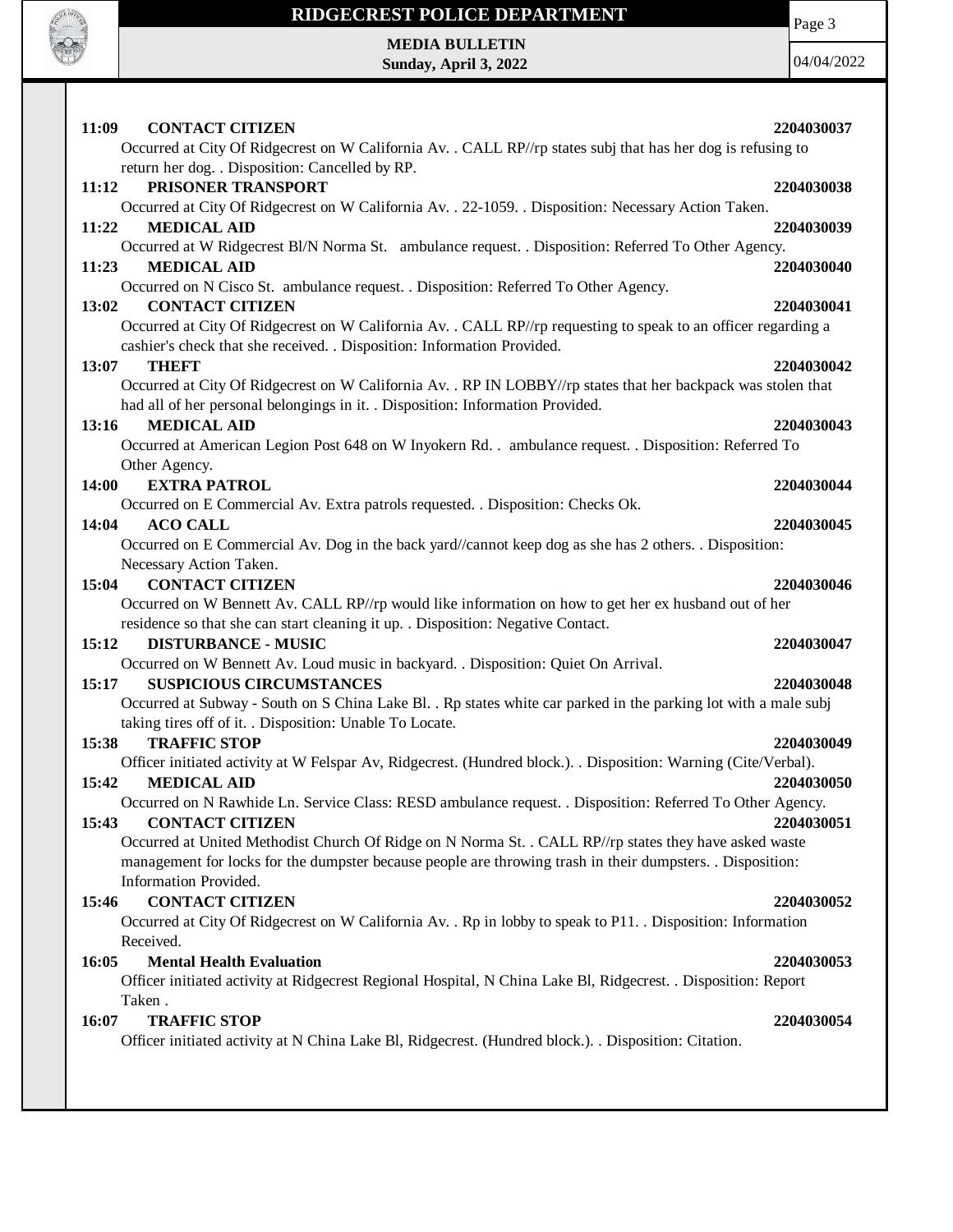

Page 4

**MEDIA BULLETIN Sunday, April 3, 2022**

04/04/2022

| 16:12 | 911 WIRELESS CALL                                                                                                   | 2204030055 |
|-------|---------------------------------------------------------------------------------------------------------------------|------------|
|       | Occurred at Ridgecrest Presbyterian Church on W Las Flores Av. . Service Class: BUSN abandoned line//on             |            |
|       | callback male subj stated everything was ok. . Disposition: Log Note Only.                                          |            |
| 16:22 | <b>JUVENILE PROBLEM</b>                                                                                             | 2204030056 |
|       | Occurred at Larkspur Apartments on S Downs St. . Rp states there are juvs in the apt complex that are               |            |
|       | vandalizing. . Disposition: Necessary Action Taken.                                                                 |            |
| 16:23 | <b>THEFT</b>                                                                                                        | 2204030057 |
|       | Occurred at City Of Ridgecrest on W California Av. . Rp states he would like to report a bike stolen that was       |            |
|       | left on ridgecrest blvd after subj that was riding it was transported to hospital. . Disposition: Negative Contact. |            |
| 16:26 | 911 WIRELESS CALL                                                                                                   | 2204030058 |
|       | Occurred at City Of Ridgecrest on W California Av. . Misdial. . Disposition: Log Note Only.                         |            |
| 16:38 | <b>DISTURBANCE - VERBAL</b>                                                                                         | 2204030059 |
|       | Occurred at S Warner St/W Wilson Av. Unk number of subjs yelling in the street. . Disposition: Checks Ok.           |            |
| 16:40 | <b>CONTACT CITIZEN</b>                                                                                              | 2204030060 |
|       | Occurred at N China Lake Bl/W French Av. Rp states she is behind an excursion that is blowing out a lot of          |            |
|       | smoke. . Disposition: Gone Prior to Arrival.                                                                        |            |
| 16:57 | <b>EXTRA PATROL</b>                                                                                                 | 2204030061 |
|       | Officer initiated activity at Freedom Park, S Warner St, Ridgecrest. . Disposition: Checks Ok.                      |            |
| 17:10 | <b>INFORMATION RECEIVED</b>                                                                                         | 2204030062 |
|       | Occurred at City Of Ridgecrest on W California Av. . RP states he found a hot dog in his backyard and there         |            |
|       | was ants on it and wanted a log note. . Disposition: Information Received.                                          |            |
| 17:26 | PROPERTY DAMAGE ONLY TC                                                                                             | 2204030063 |
|       | Occurred on N China Lake Bl. (Hundred block.) 2 vehs. . Disposition: Report Taken.                                  |            |
| 17:27 | <b>INFORMATION RECEIVED</b>                                                                                         | 2204030064 |
|       | Occurred on N Sierra View St. . Disposition: Log Note Only.                                                         |            |
| 17:46 | 911 HANG UP                                                                                                         | 2204030065 |
|       | Occurred at City Of Ridgecrest on W California Av. . hang up//unable to call back. . Disposition: Log Note          |            |
|       | Only.                                                                                                               |            |
| 18:07 | <b>ACO CALL</b>                                                                                                     | 2204030066 |
|       | Occurred on E Kashmir Ln. Report of missing dogs/possibly stolen /LS 1100 hrs /10-21. Disposition: Animal           |            |
|       | Control Handled.                                                                                                    |            |
| 18:31 | <b>FOUND BICYCLE</b>                                                                                                | 2204030067 |
|       | Occurred at Albertson's #6331 on S China Lake Bl. . Green bmx in desert SW of South parking lot entrance            |            |
| 18:32 | Disposition: Information Received.<br>PROPERTY DAMAGE ONLY TC                                                       | 2204030068 |
|       | Occurred at S China Lake Bl/E Wilson Av. Cellular E911 Call: blue accord/silver SUV/out of traffic                  |            |
| 20:00 | <b>EXTRA PATROL</b>                                                                                                 | 2204030069 |
|       | Occurred on E Kashmir Ln. Extra patrols requested. . Disposition: Checks Ok.                                        |            |
| 20:05 | <b>EXTRA PATROL</b>                                                                                                 | 2204030070 |
|       | Occurred on E Kashmir Ln. Extra patrols requested. . Disposition: Duplicate Call Entered.                           |            |
| 20:17 | 911 WIRELESS CALL                                                                                                   | 2204030071 |
|       | Occurred at City Of Ridgecrest on W California Av. . Cellular E911 Call: Female stating accidental dial. .          |            |
|       | Disposition: Log Note Only.                                                                                         |            |
| 20:33 | 911 WIRELESS CALL                                                                                                   | 2204030072 |
|       | Occurred at City Of Ridgecrest on W California Av. . Cellular E911 Call: male stating accidental dial. .            |            |
|       | Disposition: Log Note Only.                                                                                         |            |
| 20:34 | <b>ILLEGAL FIREWORKS</b>                                                                                            | 2204030073 |
|       | Occurred at S Warner St/W Haloid Av. Report of fireworks in area. . Disposition: Information Received.              |            |
|       |                                                                                                                     |            |